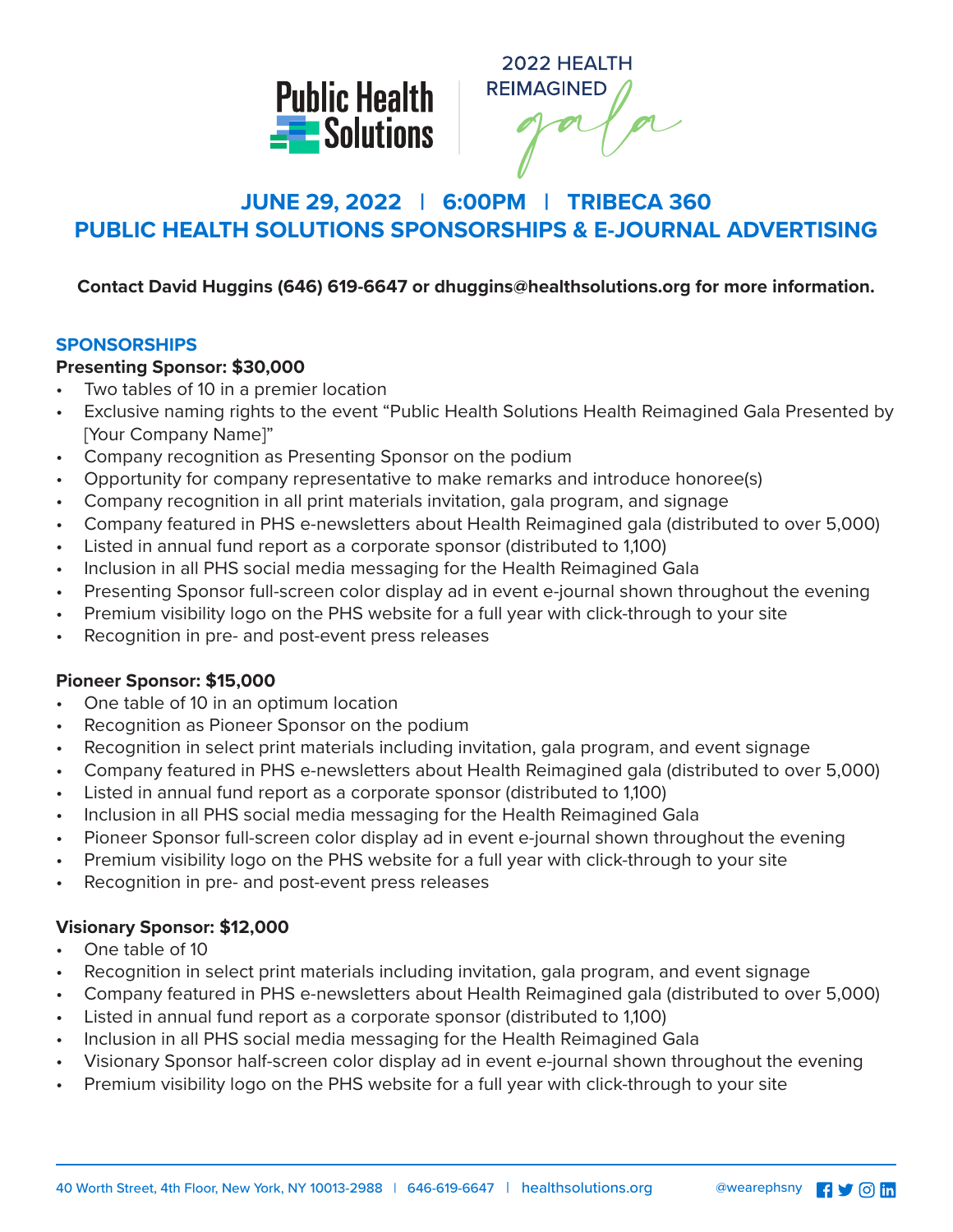

2022 HEALTH **REIMAGINED** 

## **JUNE 29, 2022 | 6:00PM | TRIBECA 360 PUBLIC HEALTH SOLUTIONS SPONSORSHIPS & E-JOURNAL ADVERTISING**

#### **Champion Sponsor: \$5,000**

- Four tickets to the Health Reimagined gala
- Champion Sponsor half-screen color display ad in event e-journal shown throughout the evening
- Premium visibility logo on the PHS website for a full year with click-through to your site

## **SPECIAL SPONSORSHIPS**

#### **Photo Booth Sponsor: \$15,000**

- Company can provide branded props for attendees to use in snapshots
- Company logo included on each photo strip
- Recognition on signage at the photo booth location
- Same benefits as Pioneer Sponsor level

#### **Welcome Sponsor: \$6,000**

- Signage of your sponsorship at the welcome station and coat check
- Company logo will appear on event gift
- Opportunity to provide swag on welcome table for guests to take upon departure
- Same benefits as Champion Sponsor level

## **Cocktail / Hors d'oeuvre Sponsor: \$5,000**

- Signage of your named signature cocktail at bar and hors d'oeuvre station
- Listed in annual fund report as a corporate sponsor (distributed to 1,100)
- Sole recognition as Cocktail/Hors d'oeuvre Sponsor at bar and hors d'oeuvre station
- Two complimentary tickets to attend the event

## **E-JOURNAL ADVERTISING**

#### **Diamond: \$5,000**

- Full-color, full-screen e-journal ad displayed at gala throughout the evening
- Logo featured on PHS website for one year with click-through to your site
- Recognition on the podium

## **Platinum: \$3,000**

• Full-color, full-screen e-journal ad displayed at gala throughout the evening

## **Gold: \$1,500**

• Full-color, half-screen e-journal ad displayed at gala throughout the evening

#### **Silver: \$750**

• Full-color, quarter-screen e-journal ad displayed at gala throughout the evening